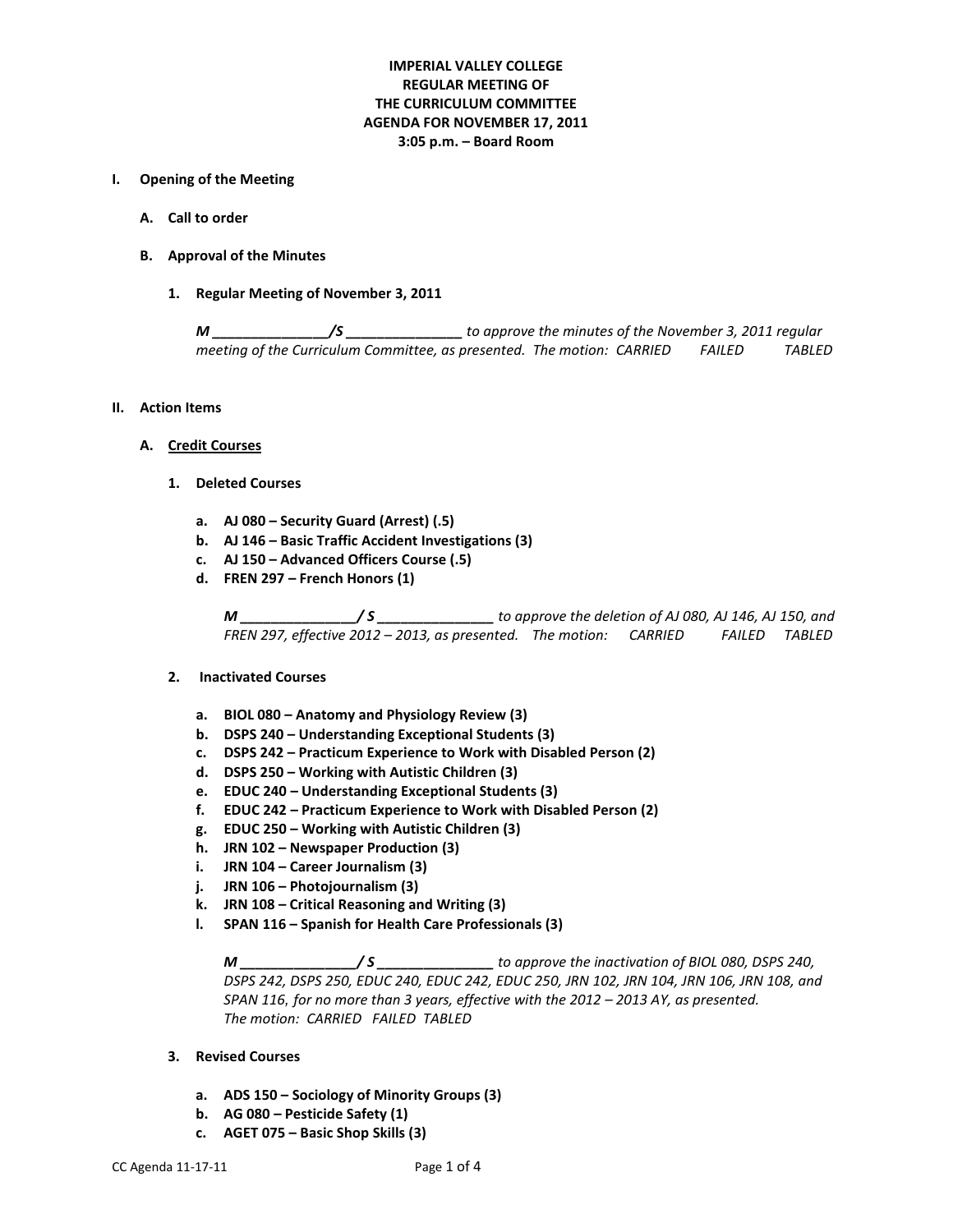- **d. AMSL 102 – American Sign Language 2 (4)**
- **e. AMSL 202 – American Sign Language 4 (3)**
- **f. AMSL 204 – American Sign Language 5 (3)**
- **g. ASTR 100 – Principles of Astronomy (3)**
- **h. AU T 070 – Automotive Techniques and Applications (3)**
- **i. AU T 075 – Basic Shop Skills (3)**
- **j. AU T 085 – Automotive Maintenance and Repairs (3)**
- **k. AU T 150 – Automotive Electronics II (4)**
- **l. AU T 240 – Diesel Engine Tune-Up (3)**
- **m. BIOL 100 – Principles of Biological Science (4)**
- **n. BLDC 130 – Carpentry Layout & Framing (4)**
- **o. BLDC 135 – Residential Plumbing Applications (3)**
- **p. BLDC 140 – Building Construction Methods & Materials (3)**
- **q. BLDC 155 – Solar Thermal and Water Efficiency (3)**
- **r. FREN 100 – Elementary French I (5)**
- **s. FREN 110 – Elementary French II (5)**
- **t. FREN 230 – Intermediate Conversational French I (3)**
- **u. MUS 171 – Chamber Orchestra (1)**
- **v. MUS 178 – Symphony Orchestra (1)**
- **w. PHIL 106 – Logic (3)**
- **x. PHSC 110 – Physical Science (3)**
- **y. PHYS 200 – General Physics I (5)**
- **z. PHYS 202 – General Physics II (5)**
- **aa. PHYS 204 – General Physics III (5)**
- **bb. POLS 102 – American Government & Politics (3)**
- **cc. PSY 206 – Social Psychology (3)**
- **dd. SPAN 200 – Intermediate Spanish I (5)**
- **ee. SPAN 220 – Bilingual Spanish I (5)**
- **ff. SPCH 120 – Interpersonal Communication (3)**
- **gg. SPCH 130 – Small Group Communication (3)**
- **hh. WELD 100 – Welding Technology (5)**
- **ii. WELD 101 – Gas Tungsten Arc Welding on Plate (3)**
- **jj. WELD 102 – Arc Welding on Plate (5)**
- **kk. WELD 103 – Arc Welding on Pipe (3)**
- **ll. WELD 104 – Gas Tungsten Are Welding on Pipe (3)**

**mm. WELD 105 – Flux Core Arc Welding Techniques (3)**

*M \_\_\_\_\_\_\_\_\_\_\_\_\_\_\_/ S \_\_\_\_\_\_\_\_\_\_\_\_\_\_\_ to approve the addition/revision of SLO's and/or assignments and/or update to textbooks, for ADS 150, AG 080, AGET 075, AMSL 102, AMSL 202, AMSL 204, ASTR 100, AU T 070, AU T 075, AU T 085, AU T 150, AU T 240, BIOL 100, BLDC 130, BLDC 135, BLDC 140, BLDC 155, FREN 100, FREN 110, FREN 230, MUS 171, MUS 178, PHIL 106, PHSC 110, PHYS 200, PHYS 202, PHYS 204, POLS 102, PSY 206, SPAN 200, SPAN 220, SPCH 120, SPCH 130, WELD 100, WELD 101, WELD 102, WELD 103, WELD 104, and WELD 105, effective 2011 - 2012, as presented. The motion: CARRIED FAILED TABLED*

#### **nn. AMSL 100 – American Sign Language 1 (4)**

*M \_\_\_\_\_\_\_\_\_\_\_\_\_\_\_/ S \_\_\_\_\_\_\_\_\_\_\_\_\_\_\_ to approve the addition of SLO's and assignments, update to course objective, core content, and textbooks, for AMSL 100, effective 2012 – 2013, as presented. The motion: CARRIED FAILED TABLED*

**oo. HIST 100 – Early World History (3)**

*M\_\_\_\_\_\_\_\_\_\_\_\_\_\_/ S \_\_\_\_\_\_\_\_\_\_\_\_\_\_\_ to approve the addition of SLO's and assignments, update to course objectives, core content, methods of evaluation, and textbooks, for HIST 100, effective 2012 – 2013, as presented. The motion: CARRIED FAILED TABLED*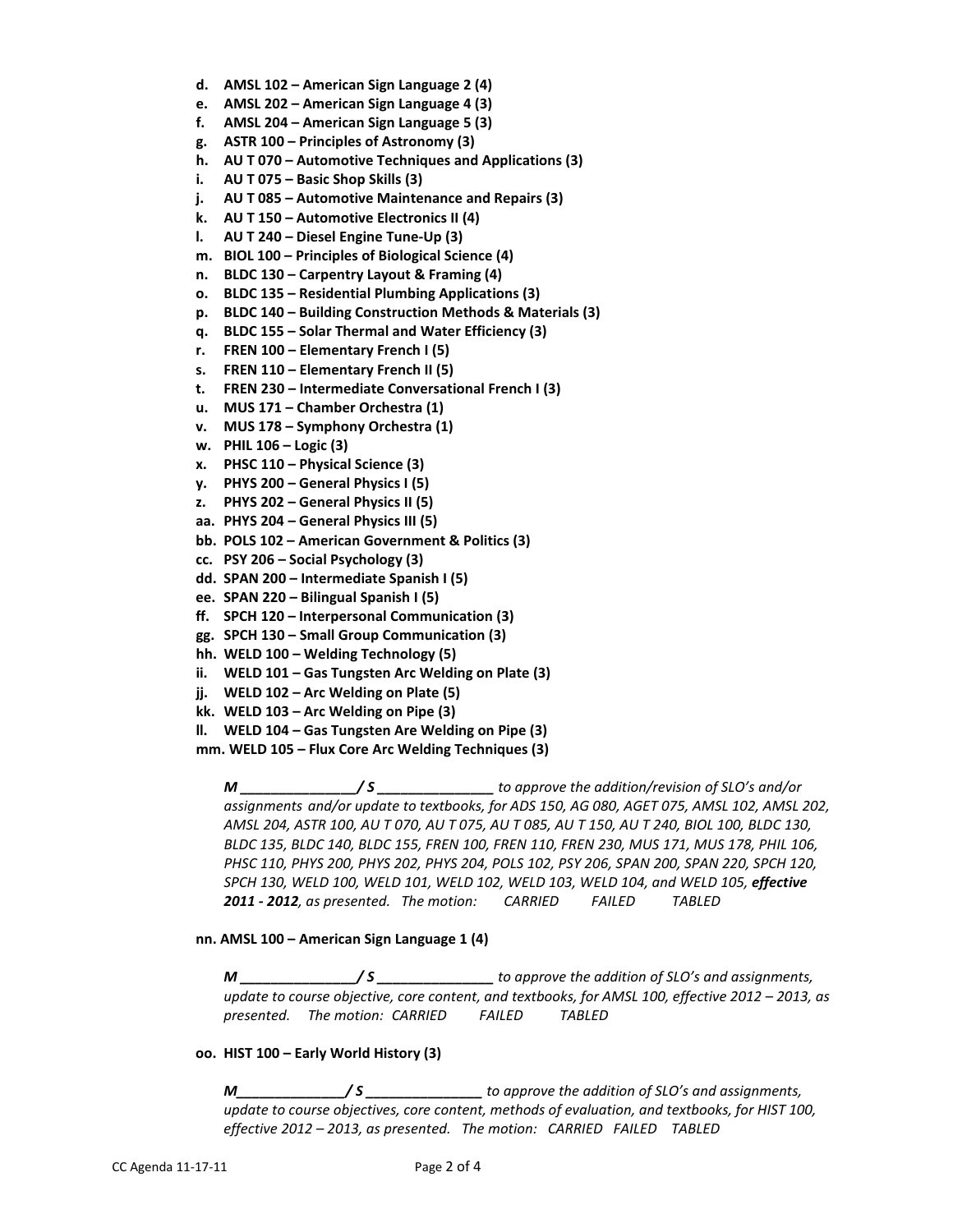# **pp. HIS 130 – Early Latin America (3)**

**qq. LAS 130 – Early Latin America (3)**

*M\_\_\_\_\_\_\_\_\_\_\_\_\_\_/ S \_\_\_\_\_\_\_\_\_\_\_\_\_\_\_ to approve the addition of SLO's and assignments, update to recommended preparation, course objectives, methods of evaluation, and textbooks, for HIST 130 and LAS 130, effective 2012 – 2013, as presented. The motion: CARRIED FAILED TABLED*

## **rr. SPCH 180 – Argumentation and Debate (3)**

*M\_\_\_\_\_\_\_\_\_\_\_\_/S\_\_\_\_\_\_\_\_\_\_\_\_\_ to approve the addition of SLO's and assignments, update to SAM Code (from D to E), and update to textbooks, for SPCH 180, effective 2012 – 2013, as presented. The motion: CARRIED FAILED TABLED*

## **ss. WT 110 – Water Treatment Plant Operator I (4)**

*M\_\_\_\_\_\_\_\_\_\_\_\_\_\_/ S \_\_\_\_\_\_\_\_\_\_\_\_\_\_\_ to approve the addition of SLO's, update to description, methods of instruction, and textbooks, for WT 110, effective 2012 – 2013, as presented. The motion: CARRIED FAILED TABLED*

## **B. Non Credit Courses**

- **1. Deleted Courses**
	- **a. ENGL 813 – Basic Reading Skills Review**
	- **b. ENGL 814 – Basic Writing Skills Review**

*M \_\_\_\_\_\_\_\_\_\_\_\_\_\_\_/ S \_\_\_\_\_\_\_\_\_\_\_\_\_\_\_ to approve the deletion of ENGL 813 and ENGL 814, effective 2012 – 2013, as presented. The motion: CARRIED FAILED TABLED*

### **2. Revised Courses**

# **a. MUS 803 – Chamber Orchestra for Older Adults**

*M \_\_\_\_\_\_\_\_\_\_\_\_\_\_\_/ S \_\_\_\_\_\_\_\_\_\_\_\_\_\_\_ to approve the addition/revision of SLO's and/or assignments and/or update to textbooks for MUS 803, effective 2011 - 2012, as presented. The motion: CARRIED FAILED TABLED*

### **C. Distance Education Courses – Addendum Documentation**

- **1. ENGL 009 – Basic English Composition II (4)**
- **2. ENGL 019 – Reading II: Intermediate Development (4)**

*M \_\_\_\_\_\_\_\_\_\_\_\_\_/ S \_\_\_\_\_\_\_\_\_\_\_\_\_ to approve the Distance Education Addendum for ENGL 009 and ENGL 019 effective 2012 – 2013, to provide greater access and allow the inclusion of all modalities of learning, as presented. The motion: CARRIED FAILED TABLED*

### **D. Majors and Certificates**

### **1. Deleted Majors and Certificates**

# **a. Automotive Collision Repair Major and Certificate**

*M\_\_\_\_\_\_\_\_\_\_\_\_\_\_\_/S \_\_\_\_\_\_\_\_\_\_\_\_\_\_\_ to approve the deletion of the Automotive Collision Repair major and certificate, effective 2012 - 2013, as presented. The motion: CARRIED FAILED TABLED*